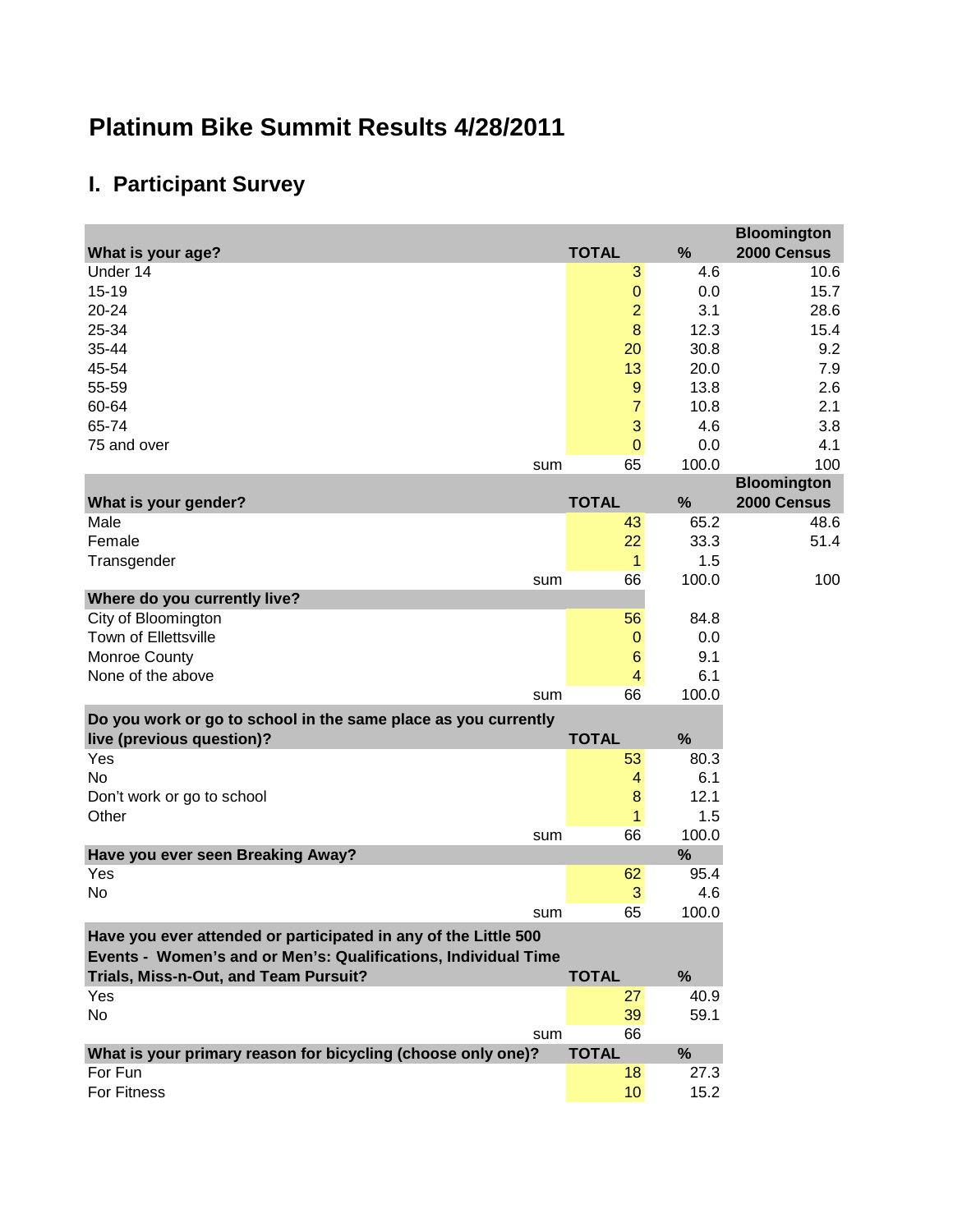| For the Environment                                        |     | 12             | 18.2  |
|------------------------------------------------------------|-----|----------------|-------|
| For my Wallet                                              |     | 2              | 3.0   |
| For Transportation                                         |     | 19             | 28.8  |
| Don't Bike                                                 |     | 1              | 1.5   |
| Various                                                    |     | 4              | 6.1   |
|                                                            | sum | 66             | 100.0 |
| How would you best classify your bicycle riding behaviour? |     | <b>TOTAL</b>   | %     |
| Ride daily                                                 |     | 37             | 56.9  |
| Ride weekly                                                |     | 17             | 26.2  |
| Ride monthly                                               |     | $\overline{2}$ | 3.1   |
| Ride each summer                                           |     | 5              | 7.7   |
| Ride each year                                             |     | $\mathbf 0$    | 0.0   |
| Ride sometimes                                             |     | 3              | 4.6   |
| Never                                                      |     | 1              | 1.5   |
|                                                            | sum | 65             | 100.0 |
|                                                            |     |                |       |
| How many (operable) cars are there in your household?      |     | <b>TOTAL</b>   | %     |
| 0                                                          |     | 9              | 13.6  |
| 1                                                          |     | 31             | 47.0  |
| $\overline{2}$                                             |     | 20             | 30.3  |
| 3                                                          |     | 4              | 6.1   |
| 4 or more                                                  |     | $\overline{2}$ | 3.0   |
|                                                            |     | 66             | 100.0 |
| How many (operable) bikes are there in your household?     |     | <b>TOTAL</b>   | %     |
| 0                                                          |     | 2              | 3.0   |
| 1                                                          |     | $\overline{7}$ | 10.6  |
| $\overline{2}$                                             |     | 13             | 19.7  |
| 3                                                          |     | 14             | 21.2  |
| 4 or more                                                  |     | 30             | 45.5  |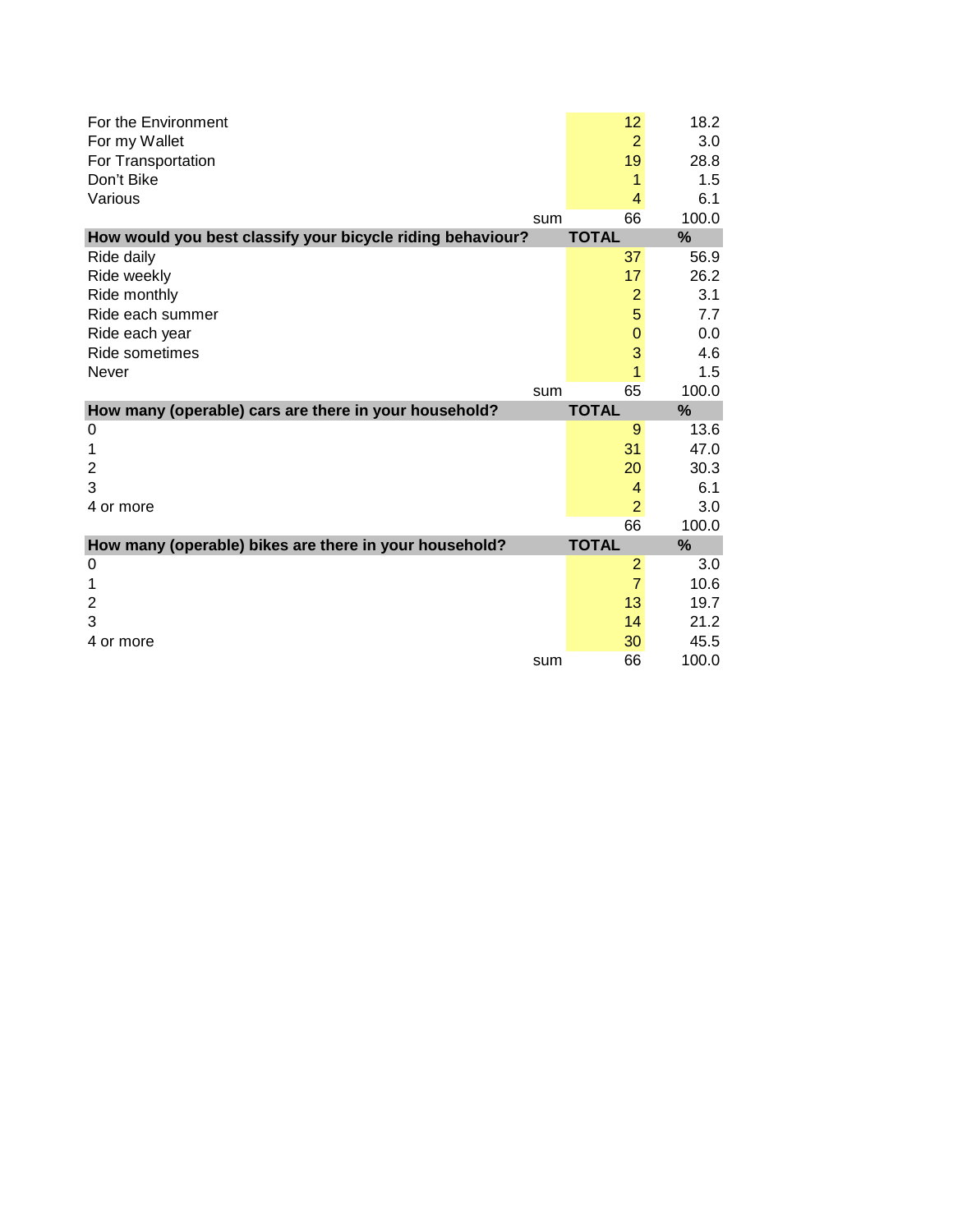

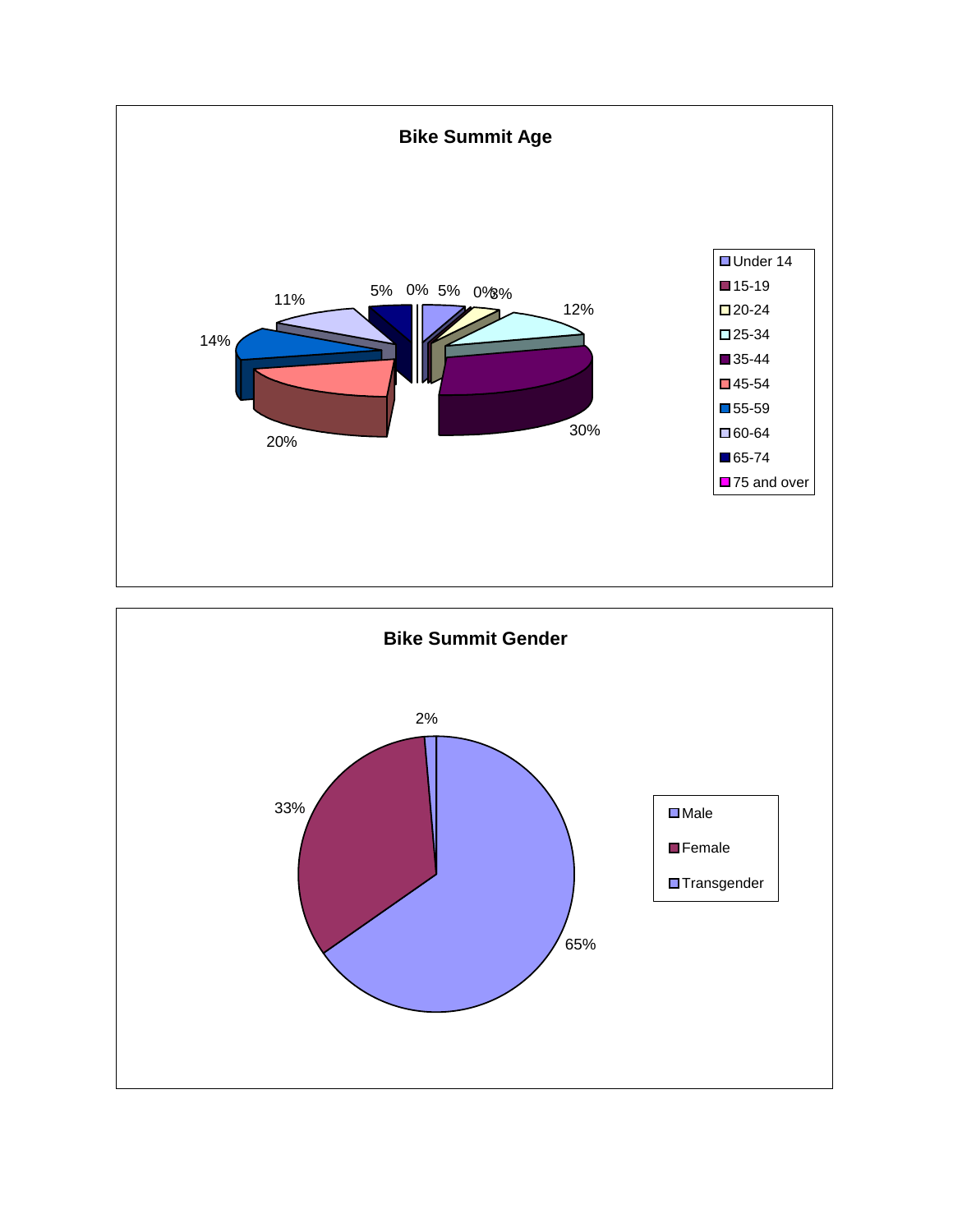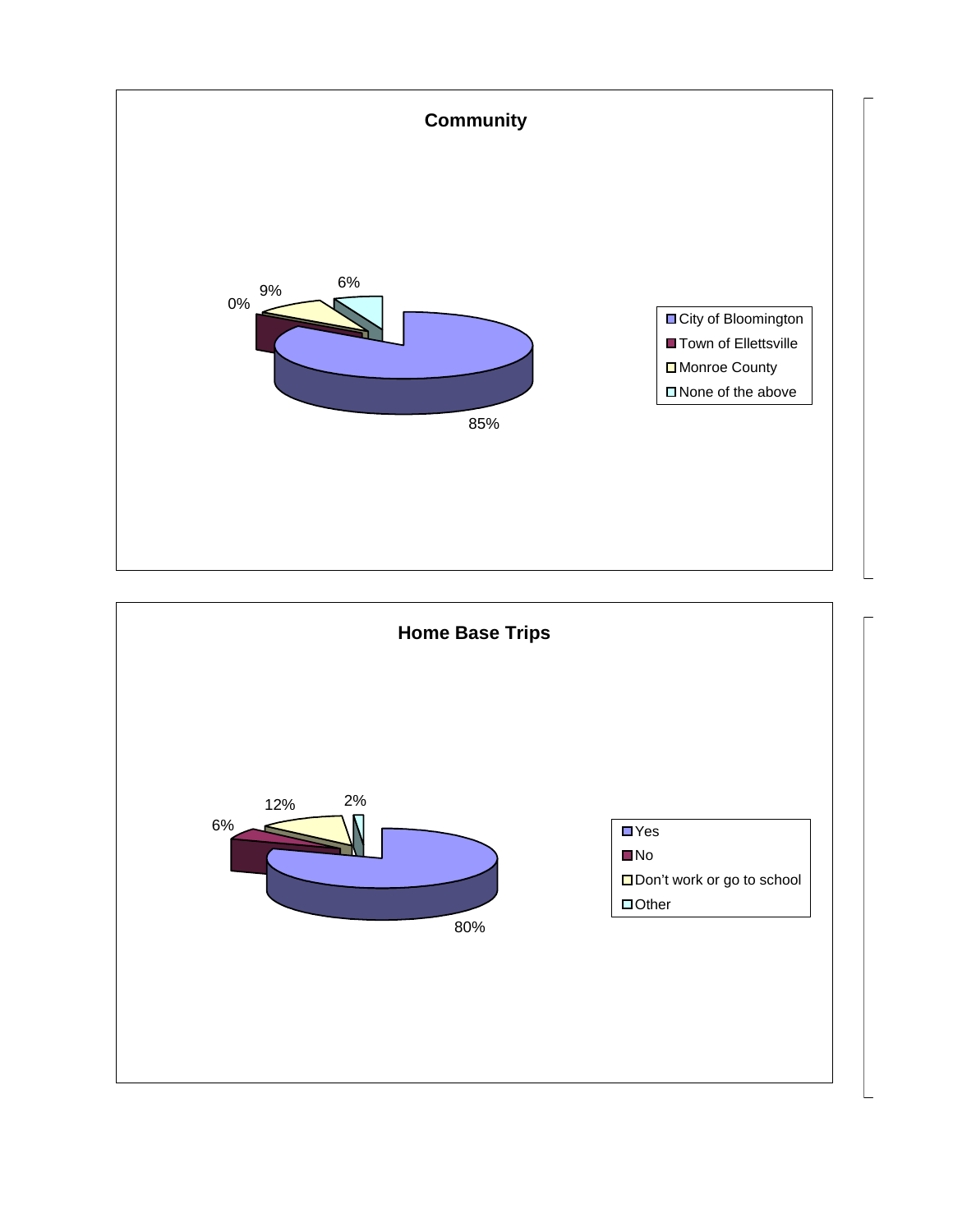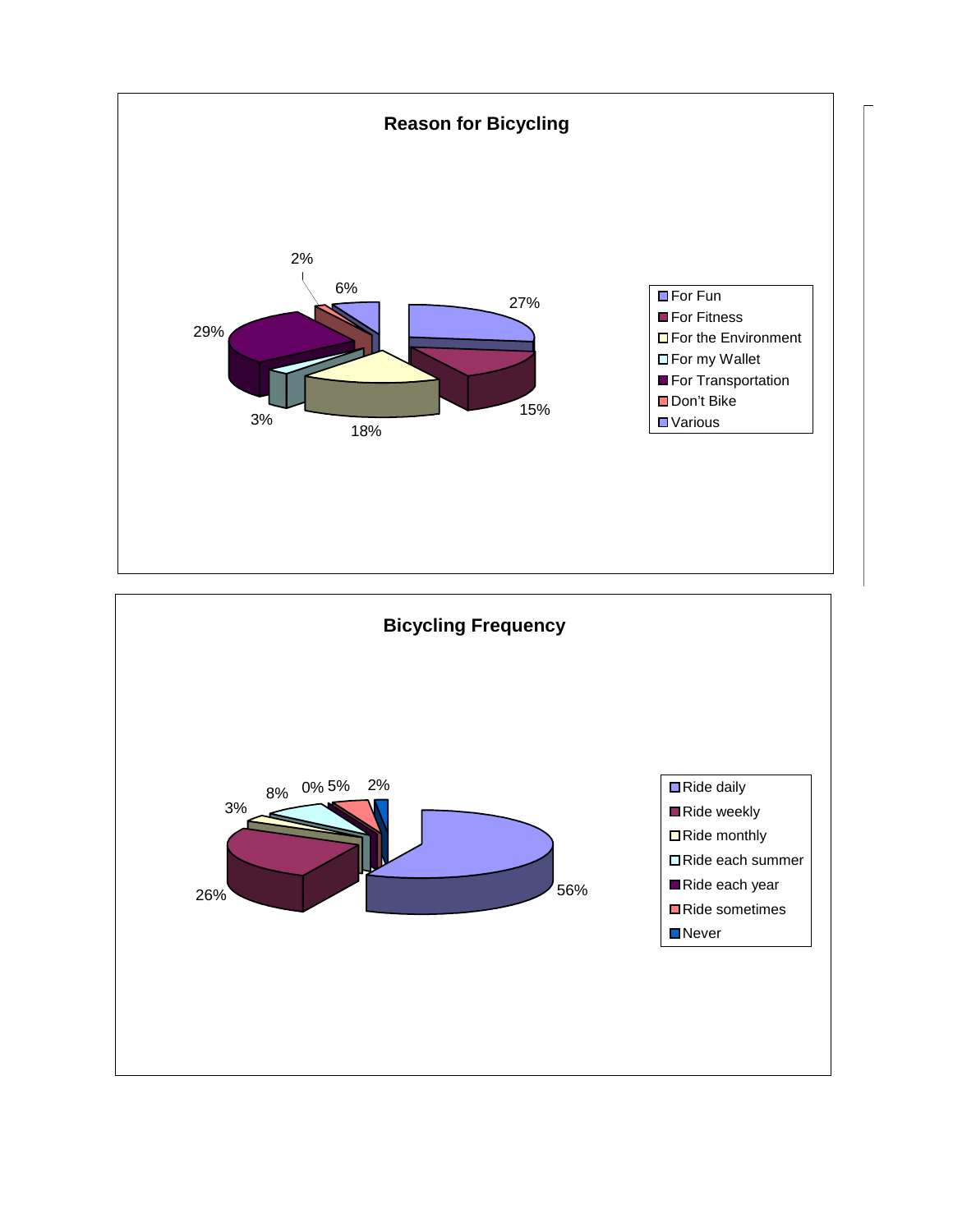

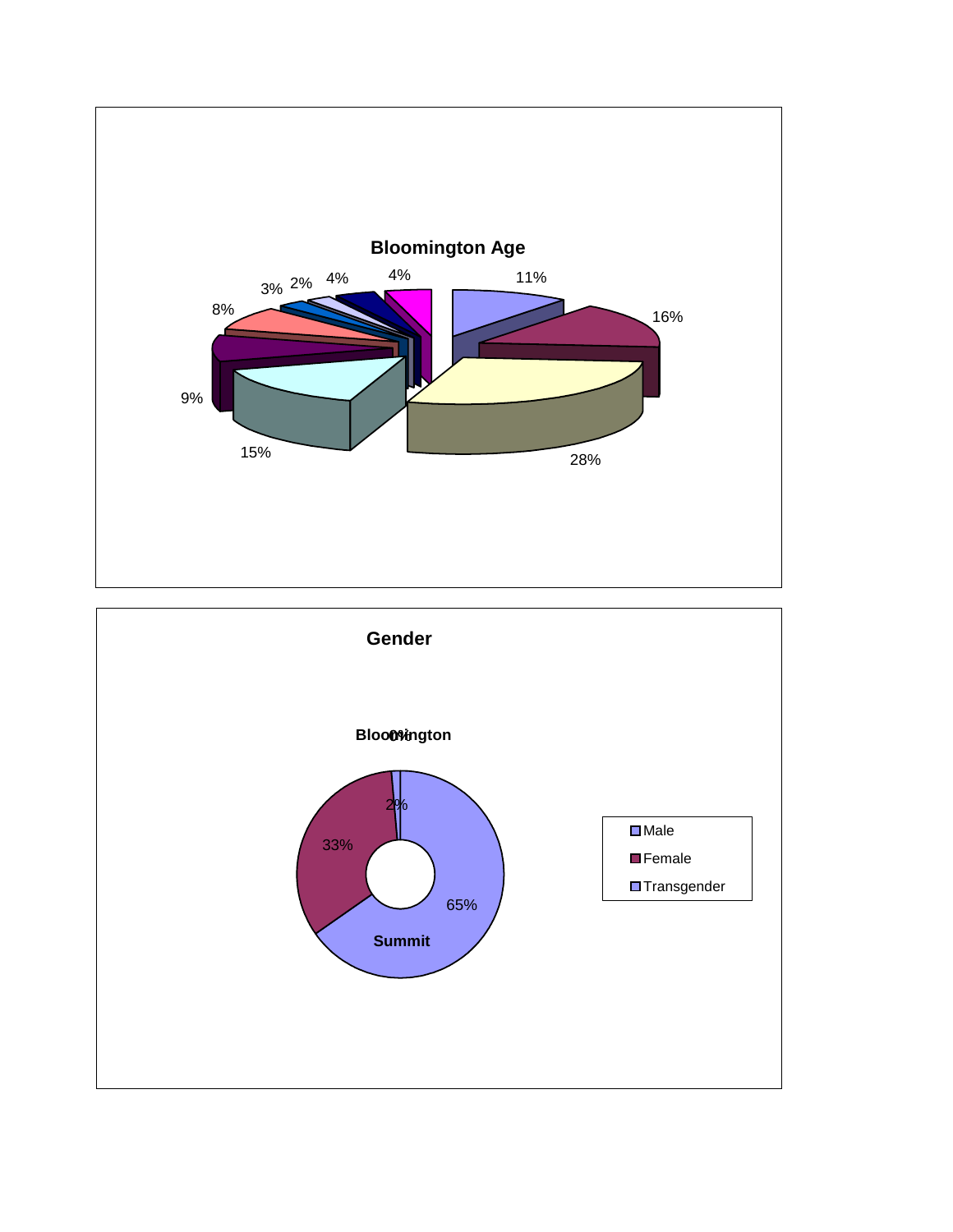

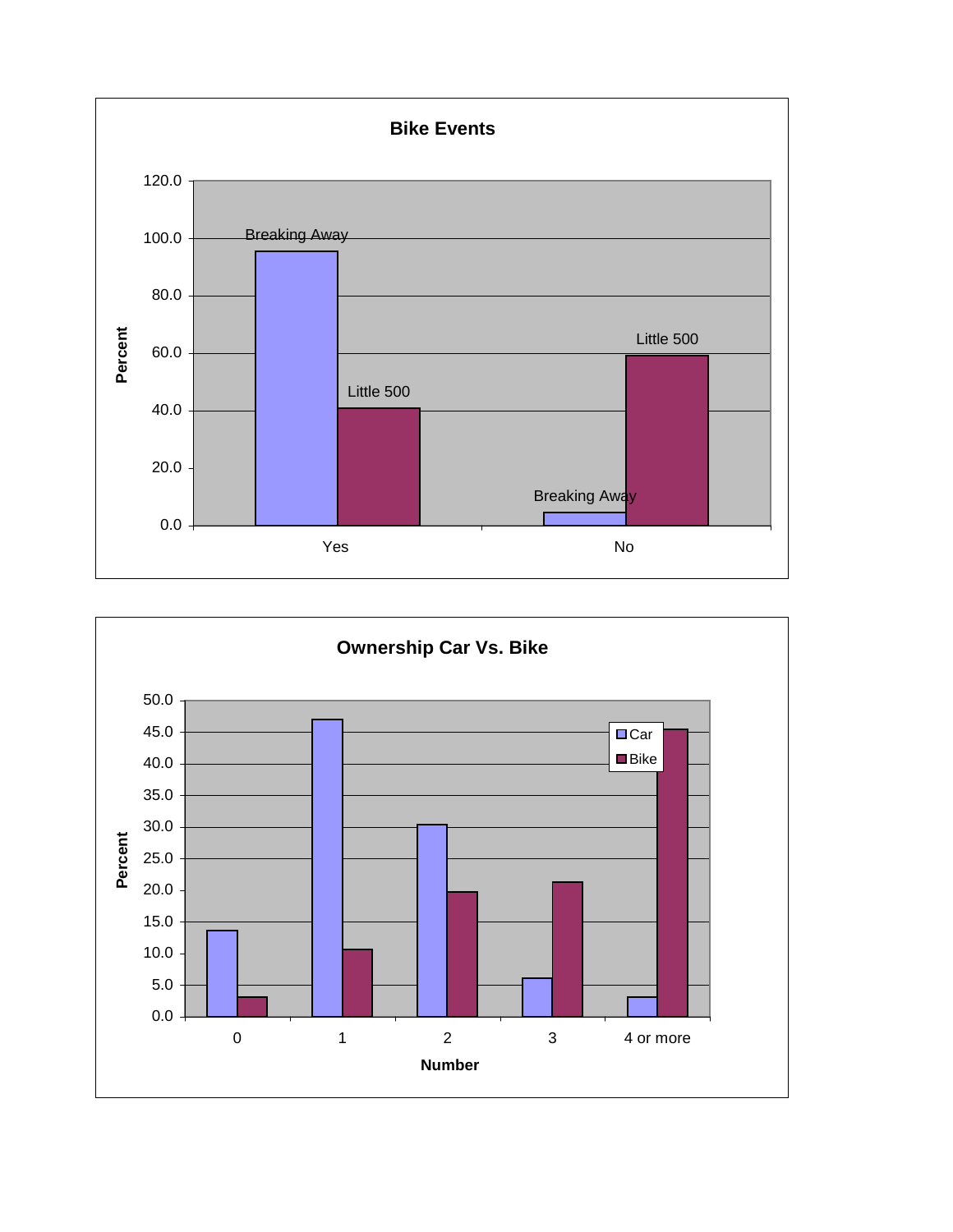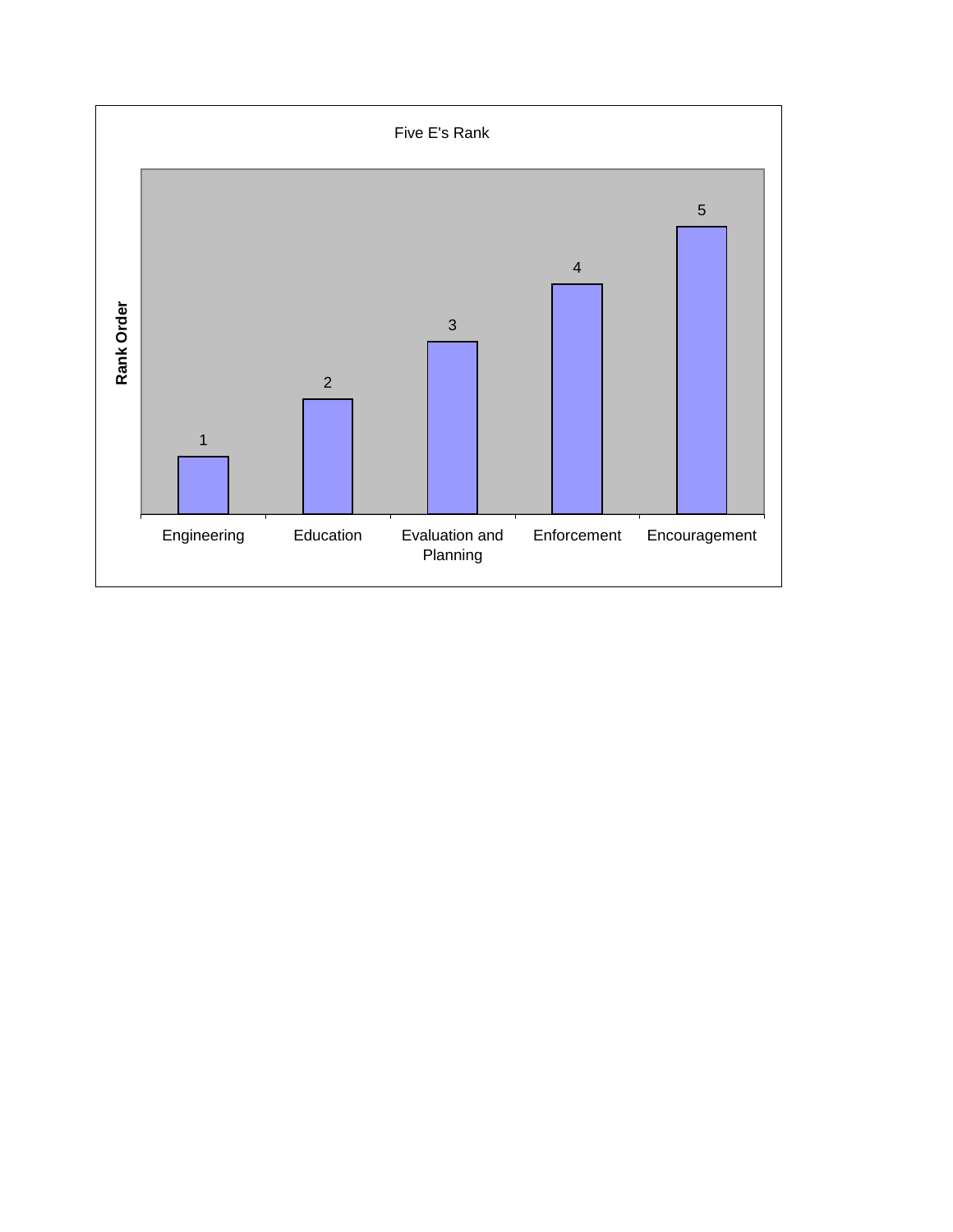## **II. '5 E's' Survey**

| <b>Rank Order of Five Es</b>   |    |    | <b>Total Tally</b> |    |    |                       |             |                    |
|--------------------------------|----|----|--------------------|----|----|-----------------------|-------------|--------------------|
|                                |    |    |                    |    |    | <b>Sum Score Rank</b> |             | <b>Total Check</b> |
| Engineering                    | 34 |    |                    | 5  |    | 118                   |             | 62                 |
| Education                      | 13 | 18 |                    | 12 |    | 170                   |             | 62                 |
| <b>Evaluation and Planning</b> |    | 16 | 13.                | 21 |    | 195                   |             | 62                 |
| Enforcement                    |    | 8  | 18                 | 9  | 20 | 213                   |             | 62                 |
| Encouragement                  |    | 12 | 14                 | 13 | 21 | 225                   | $\mathbf b$ | 62                 |
| <b>Totals</b>                  |    |    |                    |    |    |                       |             | 310                |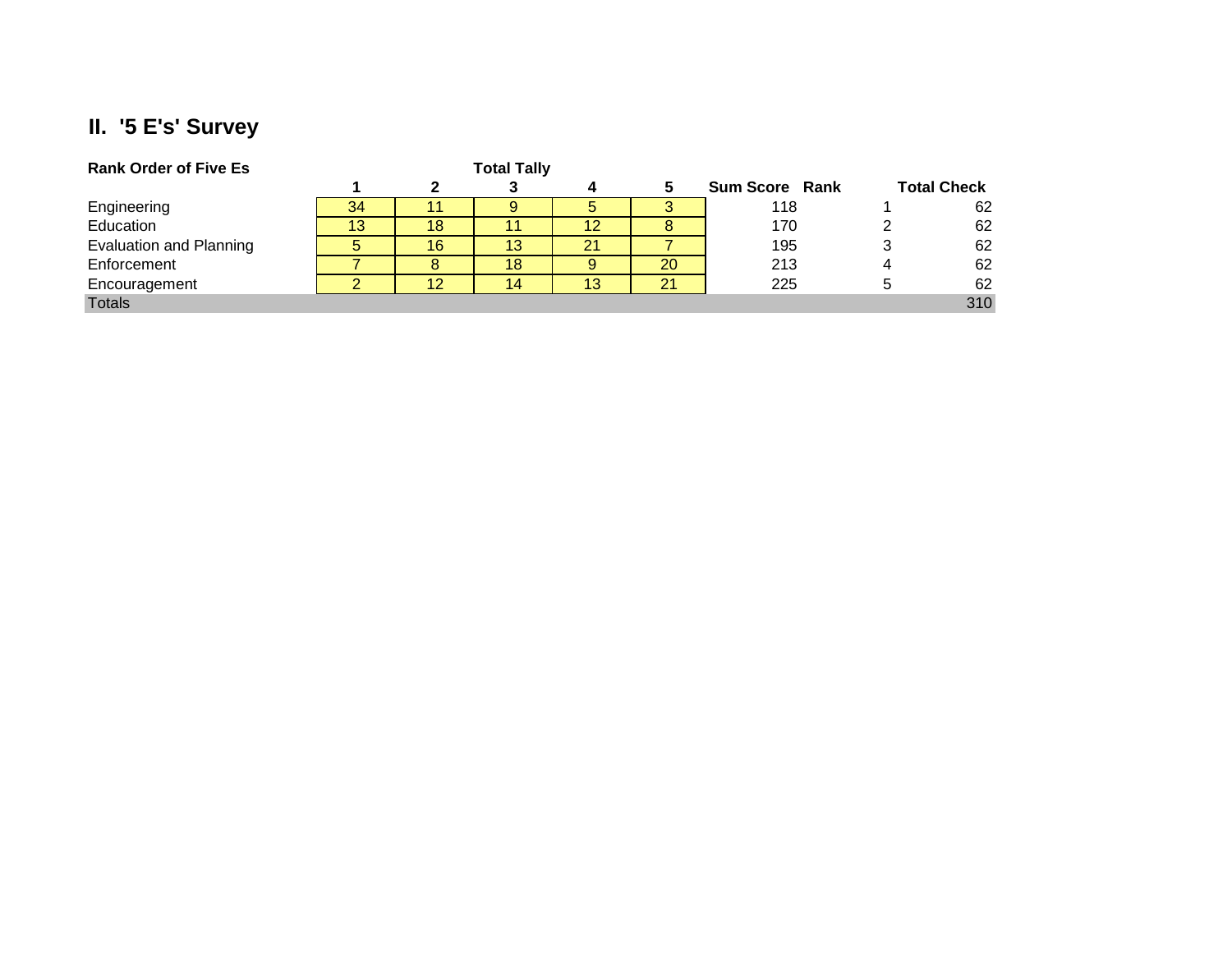|                                  |             |             |                       |                                 | <b>Number in Top</b> |
|----------------------------------|-------------|-------------|-----------------------|---------------------------------|----------------------|
|                                  | Number of   |             |                       | Summit E Survey 14 Ideas with 9 |                      |
| E Area                           | <b>Dots</b> | Dot Ranking | <b>E Survey Total</b> | Ranking                         | or More Dots         |
| <b>Engineering</b>               | 133         |             | 118                   |                                 |                      |
| <b>Education</b>                 |             |             | 170                   |                                 |                      |
| <b>Evaluation &amp; Planning</b> |             |             | 195                   |                                 |                      |
| Enforcement                      |             |             | 213                   |                                 |                      |
| Encouragement                    | 66          |             | 225                   |                                 |                      |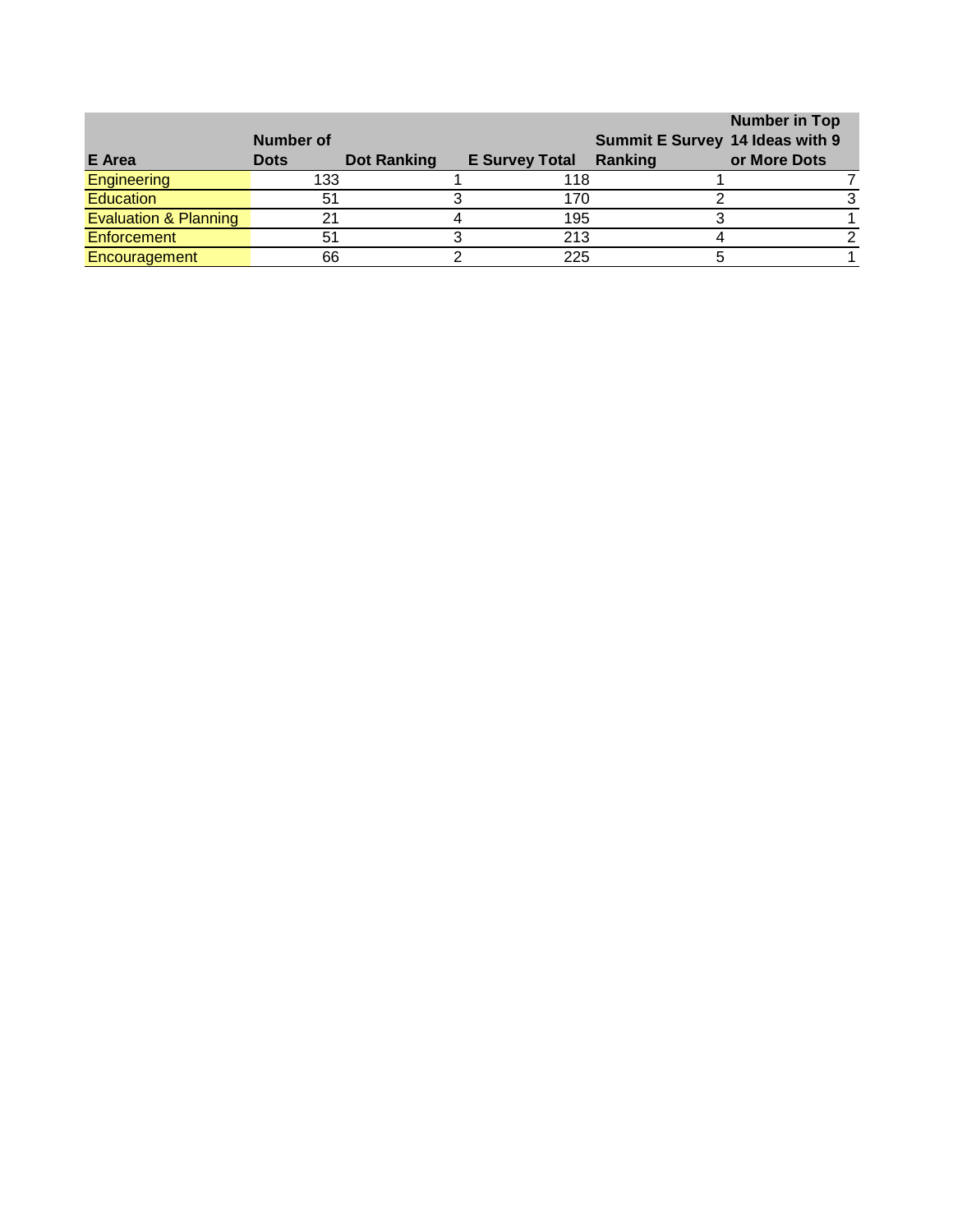## **III. Brainstorming and Voting Session**

| Idea                                                                                  | <b>Number of I Five E's</b> |
|---------------------------------------------------------------------------------------|-----------------------------|
| <b>NACTO Bike Boxes</b>                                                               | 26 Engineering              |
| Subsidize Bike Trailers/Cartage Units                                                 | 24 Encouragement            |
| Bike Boulevards (Especially East-West)                                                | 23 Engineering              |
| Targeted Bike Education for Motorists + Cyclists                                      | 17 Education                |
| More and Better Signage on Roads (+ Bikes)                                            | <b>13</b> Education         |
| Driver's Ed Includes Bike, Etc. Safety                                                | 13 Enforcement              |
| Avoid Bike Lanes Next to Car Doors                                                    | 12 Engineering              |
| <b>Road Diets</b>                                                                     | 12 Engineering              |
| Vulnerable Road User Law                                                              | 11 Enforcement              |
| More Bike Arterials                                                                   | 11 Engineering              |
| "Pedestrianizing" Main Downtown Alleys ie. Alley between College & Walnut from (      | 10 Engineering              |
| Government - Infrastructure Possibilities                                             | 9 Education                 |
| Improve Existing Facilities (Prevent "Dooring", Incl. Connector, Maintenance)         | 9 Engineering               |
| <b>Restrict Autos for IU Freshman</b>                                                 | 9 Evaluation                |
| Motorists + Bicyclists - Safety                                                       | 6 Education                 |
| "Bike Day" w/ no cars on certain streets eg. San Francisco's event on Sundays         | 6 Encouragement             |
| Bike Lanes to All Schools, Henderson from IU to Templeton, BHS South                  | 6 Engineering               |
| Can kids get to schools and parks there safely?                                       | 6 Evaluation                |
| <b>Expand Biking Routes to Schools</b>                                                | 5 Encouragement             |
| More Police Bike Patrols                                                              | 5 Enforcement               |
| Positive Ticketing/Diversion Programs for cyclists                                    | 5 Enforcement               |
| "Utility Stations" for a flat tire, simple repairs                                    | 5 Engineering               |
| Bike riding events                                                                    | 4 Encouragement             |
| Riders <---> Risks                                                                    | 4 Encouragement             |
| Free Bike Registration                                                                | 4 Enforcement               |
| <b>Covered Bike Parking</b>                                                           | 4 Engineering               |
| Better map resources                                                                  | 3 Education                 |
| <b>Bicycling Education During Driving Education</b>                                   | 3 Encouragement             |
| <b>Encourage Critical Mass Days</b>                                                   | 3 Encouragement             |
| <b>Reduced Fines for Bike Violations</b>                                              | 3 Encouragement             |
| Enforcement AROUND IU Campus                                                          | 3 Enforcement               |
| Rethink 1-way streets - arterials College Walnut & 3rd/Atwater Make them all 2-wa     | 3 Engineering               |
| <b>Bike Boxes at Stop Lights</b>                                                      | 3 Engineering               |
| <b>Economic Impact Study</b>                                                          | <b>3</b> Evaluation         |
| Schools - start habit early                                                           | 2 Encouragement             |
| Bike Parking - covered - special bikes recumbant trike                                | 2 Encouragement             |
| Encourage All Ages - program for older riders -"Bike 101" on trail offered multiple t | 2 Encouragement             |
| <b>Bike Buddy</b>                                                                     | 2 Encouragement             |
| Free Lights w/ Ticket                                                                 | 2 Enforcement               |
| No Cell Phones While Driving or Biking                                                | 2 Enforcement               |
| \$100 Credit/Voucher for Bike Purchase/Expense                                        | 2 Enforcement               |
| Speed Limits: 25 mph                                                                  | 2 Enforcement               |
| Replace car sensors at traffic that that are bike sensitive                           | 2 Engineering               |
| (Required on-line course + city new resident brochure on bike rules)                  | 2 Evaluation                |
| "Targeted" Bike Tours ie. Intro to biking + access to riding amenitities              | 1 Education                 |
|                                                                                       | 1 Education                 |
| Public Media Campaign (safety, health, rights + responsibilities)                     | 1 Education                 |
| Citizens - Possibilities + Benefits of Cycling<br>Signage, painted lanes              |                             |
|                                                                                       | 1 Encouragement             |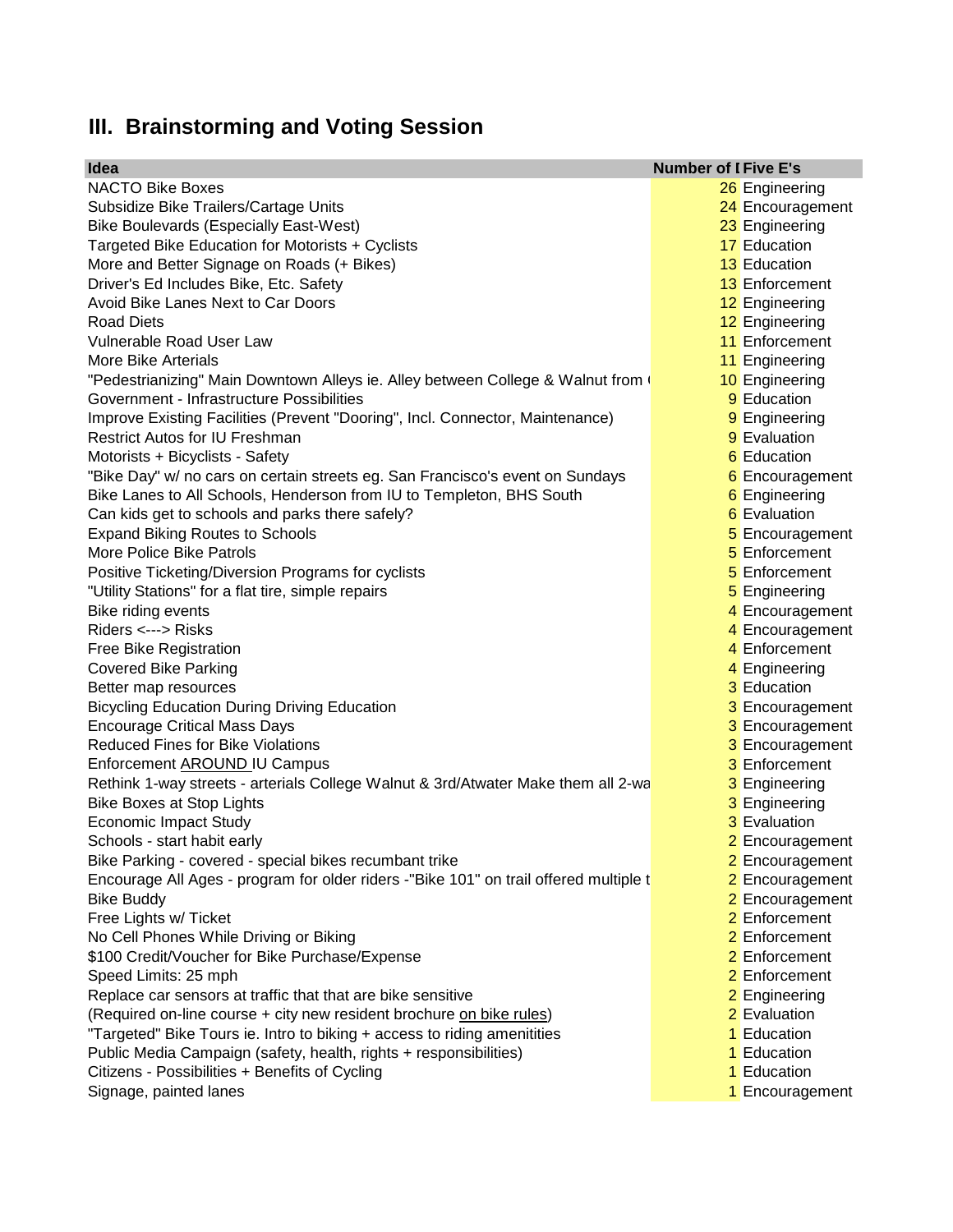Streetsweeping of paths - Wash. Linc. 1 Am American control of the streetsweeping of paths - Wash. Linc. 1 Encouragement Encourage Kids to Ride to School 1 Encouragement 1 Encouragement Close Streets - For the Days Bikes Only 1 **Encouragement** 2 Apr 2 Encouragement Bike to Work Day Mayor + City Council 1 Encouragement 1 Encouragement Make it be socially acceptable to be grimey, and maybe a little bit wet from morning  $\blacksquare$  Encouragement Specialized crash/enforcement training for police 1 **Enforcement** 1 Enforcement STOP Sign = Yield 1 Enforcement More Bike Arterials - B-Line, Allen Boulevard ? Henderson - 1 **1 Figure 1 Engineering** More Bike Arterials - ? 11th St or 17th St Boulevard County Club Rd 1 **1** Engineering Glowing bike lanes in low light 1 Engineering 1 Engineering 1 Engineering 1 Engineering Connect BLine to rail trail @ Loesch, along tracks (leverage RR w/ property) 1 Engineering Rethink Granny Flats 1 Engineering 1 Engineering 1 Engineering 1 Engineering 1 Engineering Charge for All Parking 1 Engineering 1 Engineering 1 Engineering 1 Engineering 1 Engineering Key destination bike parking (incl. more racks) 1 Australian 1 Engineering 1 Engineering Survey Bicyclists **1** Evaluation **1** Evaluation **1** Evaluation City could rent electric assist bikes (hybrid with pedal) to employees. If expands bi  $\overline{0}$  Encouragement Create/maintain supportive bicycling community esp. for new bikes 0 **D** Encouragement **Fun D** Encouragement Safety **Democratization Controller Controller Controller Controller Controller Controller Controller Controller Controller Controller Controller Controller Controller Controller Controller Controller Controller Controller** Safe Routes to School **Development** Controllering in the controllering of the controllering of Encouragement Better parking facilitieis **Detection of Encouragement Detection of Encouragement** Signs for SHARING THE ROAD **0** Encouragement Contest incentives for downsizing automobile use and upscaling altermomile use  $\overline{0}$  Encouragement Make multiuse commute ways truly multiuse 0 Ann 2008 Control of Encouragement Better wayfinding signage w/ themes which are consistent and clear  $\overline{0}$  Encouragement Have planning & development approvals process provide meaningful benefits or single and D Encouragement Prepare a flyer of bikable routes that gives route highlights (historic sites, BFGs, restaurants,  $\overline{0}$  Encouragement NO Helmet Laws **0** Enforcement Segregated Lanes **0** Enforcement Better Enforcement of No Stopping/Parking in Lanes 0 **Enforcement** 0 Enforcement Single Registration for City, IU, etc. 0 etc. 0 Enforcement Rethink 1-way streets - counter flow bike lanes - Washington, Lincoln, Cottage Grove 0 Engineering Rethink 1-way streets - elementary school routing 0 Dengineering 0 Engineering Improving, Formalizing Short-cuts **0 Engineering** Construction Construction Construction Construction Construction Flat spot stop/start pads on hills at intersections **0 Engineering 0** Engineering Better crossing at arterials/bike signals/bike sensors, etc 0 **D** Engineering City buys/hols old train station for commuter trains **0 Engineering 0** Engineering Buses from Indy during IU football games **0 Engineering 0** Engineering More rural transit-like buses to Beford/Crane/Bloomfield/Nashville/Columbus 0 Engineering Sunday bus service/more often 0 Engineering contact the contact of the contact of the contact of the contact of the contact of the contact of the contact of the contact of the contact of the contact of the contact of the c BT-IU Buses Merger **DETERT ENGINEERING** CONTENTS OF THE ENGINEERING CONTENTS OF THE ENGINEERING CONTENTS OF THE ENGINEERING CONTENTS OF THE ENGINEERING CONTENTS OF THE ENGINEERING CONTENTS OF THE ENGINEERING CONTENTS OF TH Public Water Fountains **0** Engineering **0** Engineering Midblock Crosswalks **0 Engineering** More bike/walk routes to nature areas ie. Leonard Springs/Brown County SP/Lake **Conformation** O Engineering Urban Growth Boundaries **0 Engineering** 2 Engineering 2 Engineering 2 Engineering 2 Engineering Create new position of one boss over both Planning + Public Works 0 **D** Engineering Back In Parking **Design and Contract International Contract International Contract International Contract International Contract International Contract International Contract International Contract International Contract I Covered Racks Covered Racks Covered Racks Covered Racks Covered Racks Covered Racks Covered Racks Covered Racks Covered Racks Covered Racks Covered Racks Covered Racks Covered Racks Covered Racks Pumps Definition Contract Contract Contract Contract Contract Contract Contract Contract Contract Contract Contract Contract Contract Contract Contract Contract Contract Contract Contract Contract Contract Contract Cont** Tool Stations **0 Engineering Group Analysis Contract Contract Contract Contract Contract Contract Contract Contract Contract Contract Contract Contract Contract Contract Contract Contract Contract Contract Contract Contract Contract Contract Contra** Health Benefits of Biking - Combine with Hyper IU Study on society benefits 0 Evaluation